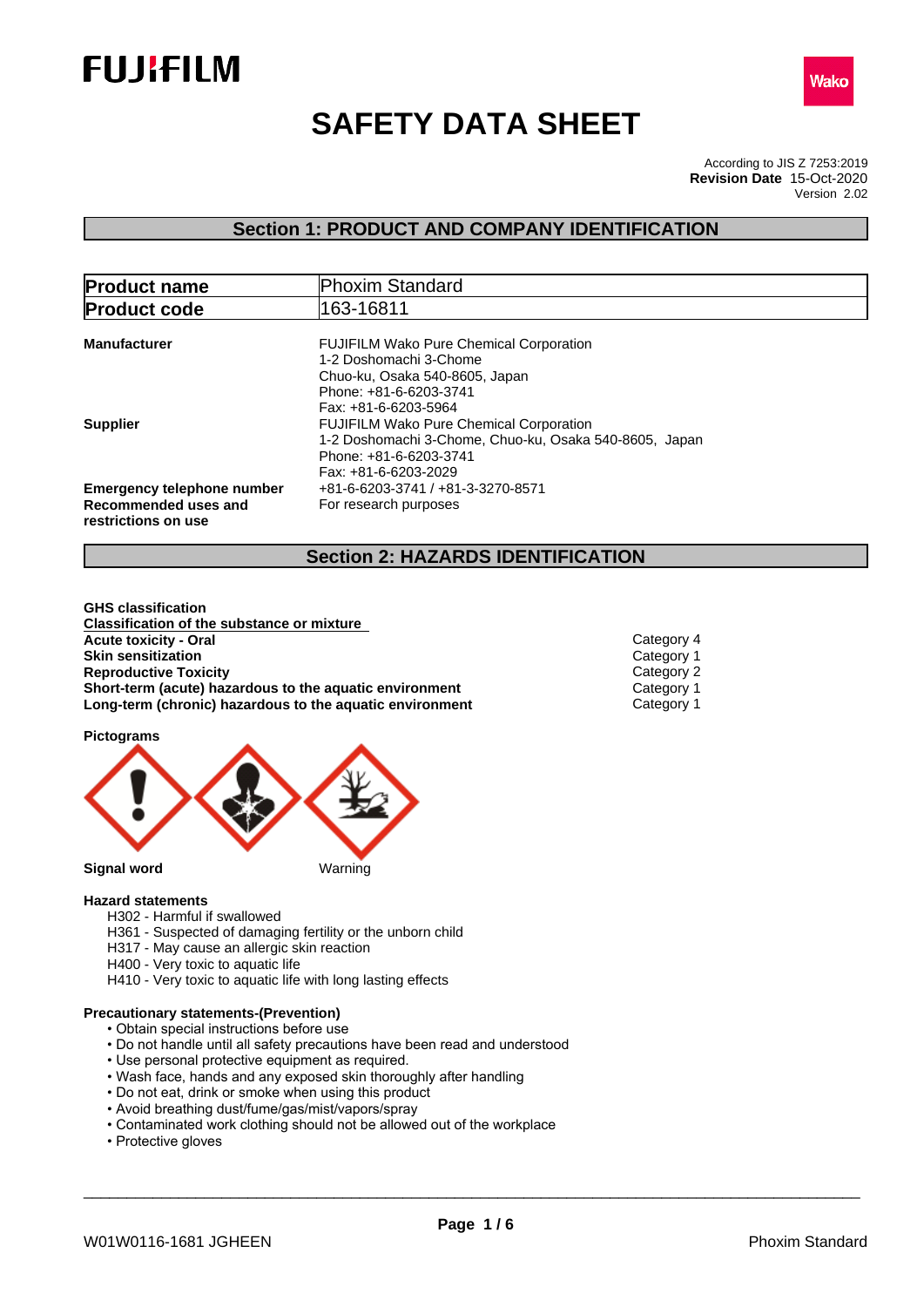## • Avoid release to the environment

## **Precautionary statements-(Response)**

- IF exposed or concerned: Get medical advice/attention
- IF ON SKIN: Wash with plenty of soap and water
- If skin irritation or rash occurs: Get medical advice/attention
- Wash contaminated clothing before reuse.
- IF SWALLOWED: Call a POISON CENTER or doctor/physician if you feel unwell
- Rinse mouth.
- Collect spillage

**Precautionary statements-(Storage)**

• Store locked up.

## **Precautionary statements-(Disposal)**

• Dispose of contents/container to an approved waste disposal plant

# **Others**

**Other hazards** Not available

## **Section 3: COMPOSITION/INFORMATION ON INGREDIENTS**

**Single Substance or Mixture** Substance

## **Formula** C12H15N2O3PS

| - -<br>−.<br>Chemical<br>' Name | Weight-% | Molecular weight | <b>ENCS</b>            | <b>ISHL</b><br>$\sim$ $\sim$<br>. NO | <b>CAS RN</b><br>una<br>-181                 |
|---------------------------------|----------|------------------|------------------------|--------------------------------------|----------------------------------------------|
| Phoxim                          | 98.0     | 298.29           | $\sim$<br>$(3)-$<br>ാാ |                                      | 10 <sup>2</sup><br>1481 <sup>c</sup><br>10-J |

**Impurities and/or Additives:** Not applicable

## **Section 4: FIRST AID MEASURES**

#### **Inhalation**

Remove to fresh air. If symptoms persist, call a physician.

#### **Skin contact**

Wash off immediately with soap and plenty of water. If symptoms persist, calla physician.

#### **Eye contact**

IF IN EYES: Rinse cautiously with water for several minutes. Remove contact lenses, if present and easy to do. Continue rinsing. Immediate medical attention is required.

#### **Ingestion**

Rinse mouth. Never give anything by mouth to an unconscious person. Call a physician or poison control center immediately. Do not induce vomiting without medical advice.

#### **Protection of first-aiders**

Use personal protective equipment as required.

## **Section 5: FIRE FIGHTING MEASURES**

#### **Suitable extinguishing media**

Water spray (fog), Carbon dioxide (CO2), Foam, Extinguishing powder, Sand

**Unsuitable extinguishing media**

No information available

## **Specific hazards arising from the chemical product**

Thermal decomposition can lead to release of irritating and toxic gases and vapors.

## **Special extinguishing method**

## No information available

## **Special protective actions for**

## **fire-fighters**

Use personal protective equipment as required.Firefighters should wear self-contained breathing apparatus and full firefighting turnout gear.

## **Section 6: ACCIDENTAL RELEASE MEASURES**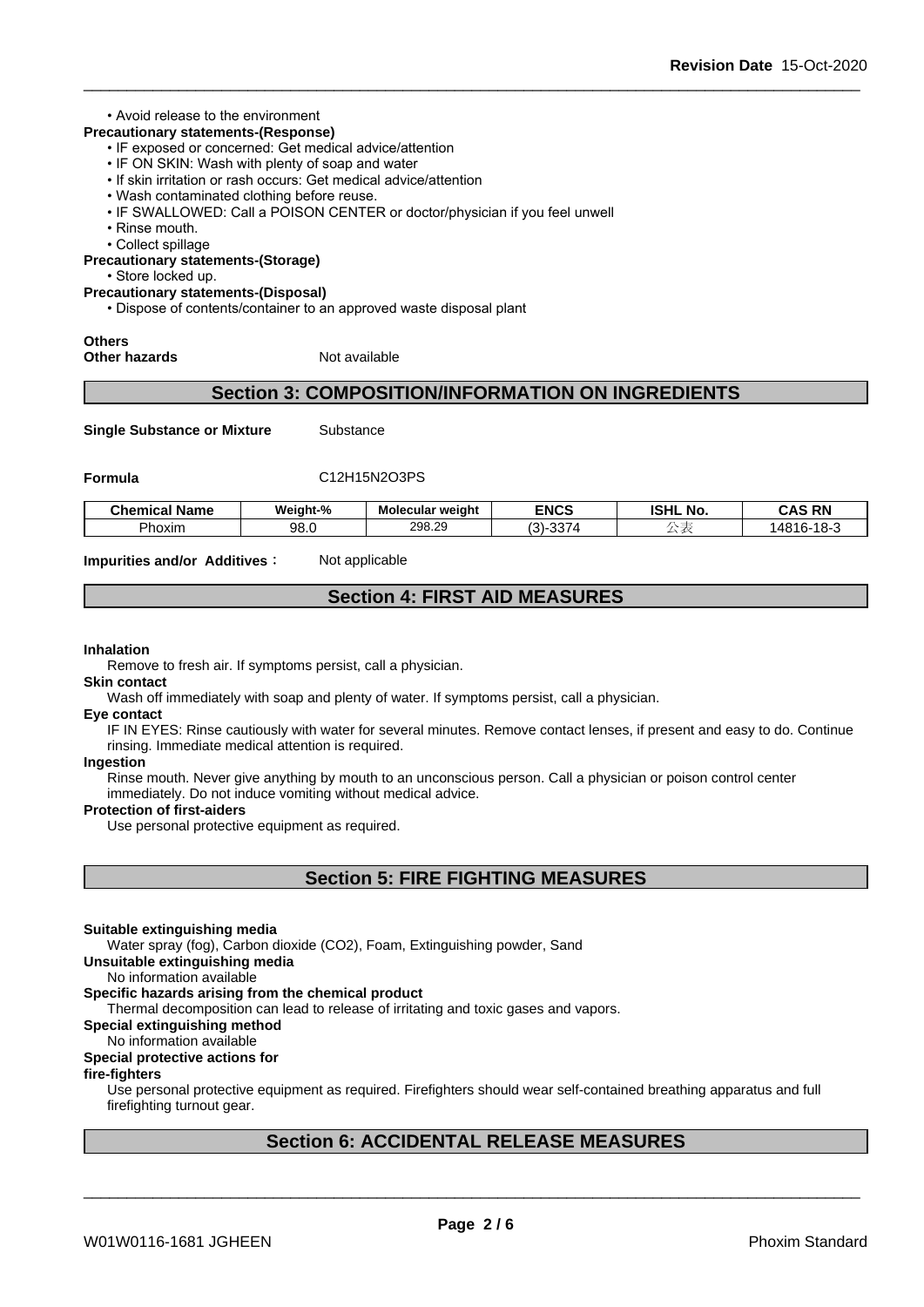## **Personal precautions, protective equipment and emergency procedures**

For indoor, provide adequate ventilation process until the end of working. Deny unnecessary entry other than the people involved by, for example, using a rope. While working, wear appropriate protective equipments to avoid adhering it on skin, or inhaling the gas. Work from windward, and retract the people downwind.

#### **Environmental precautions**

To be careful not discharged to the environment without being properly handled waste water contaminated.

## **Methods and materials for contaminent and methods and materials for cleaning up**

Absorb dry sand, earth, sawdust and the waste. Collect empty container that can be sealed.

**Recoverly, neutralization** No information available

#### **Secondary disaster prevention measures**

Clean contaminated objects and areas thoroughly observing environmental regulations.

## **Section 7: HANDLING AND STORAGE**

## **Handling**

#### **Technical measures**

Highly flammable. Avoid contact with high temperature objects, spark, and strong oxidizing agents. Use with local exhaust ventilation.

#### **Precautions**

Do not rough handling containers, such as upsetting, falling, giving a shock, and dragging. Prevent leakage, overflow, and scattering. Not to generate steam and dust in vain. Seal the container after use. After handling, wash hands and face, and then gargle. In places other than those specified, should not be smoking or eating and drinking. Should not be brought contaminated protective equipment and gloves to rest stops. Deny unnecessary entry of non-emergency personnel to the handling area.

## **Safety handling precautions**

Take necessary action to avoid static electricity discharge (which might cause ignition of organic vapors). Use personal protective equipment as required.Avoid contact with skin, eyes or clothing.

## **Storage**

# **Safe storage conditions**

**Safe packaging material** Glass **Incompatible substances** Strong oxidizing agents

Keep container protect from light tightly closed. Store in a cool (2-10 °C) place.

## **Section 8: EXPOSURE CONTROLS/PERSONAL PROTECTION**

#### **Engineering controls**

In case of indoor workplace, seal the source or use a local exhaust system. Provide the safety shower facility, and handand eye-wash facility. And display their position clearly.

**Exposure limits** This product, as supplied, does not contain any hazardous materials with occupational exposure limits established by the region specific regulatory bodies.

#### **Personal protective equipment Respiratory protection** Protective mask

**Hand protection** Protection gloves **Eye protection Eye protective eyeglasses or chemical safety goggles** Skin and body protection protective boots

#### **General hygiene considerations**

Do not eat, drink or smoke when using this product Wash contaminated clothing before reuse. When using do not eat, drink or smoke.

## **Section 9: PHYSICAL AND CHEMICAL PROPERTIES**

**Form**

**Turbidity Clear Appearance** liquid

**Color** slightly yellow - yellow brown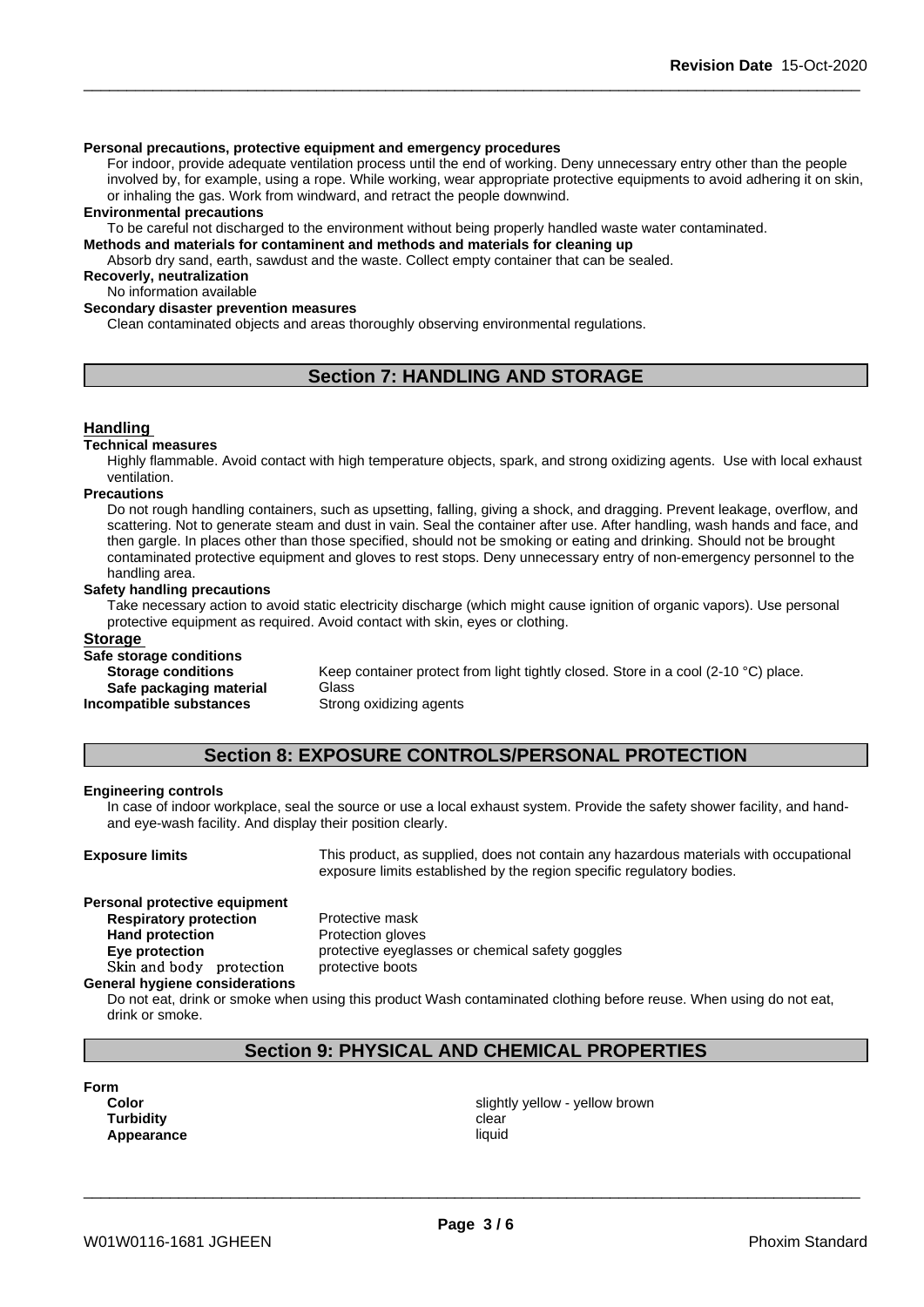| Odor                                                   | characteristic odor                         |
|--------------------------------------------------------|---------------------------------------------|
| Melting point/freezing point                           | 6.1 °C                                      |
| Boiling point, initial boiling point and boiling range | 102 $\degree$ C                             |
| <b>Flammability</b>                                    | No data available                           |
| <b>Evaporation rate:</b>                               | No data available                           |
| Flammability (solid, gas):                             | No data available                           |
| Upper/lower flammability or<br>explosive limits        |                                             |
| Upper:                                                 | No data available                           |
| Lower:                                                 | No data available                           |
| <b>Flash point</b>                                     | No data available                           |
| Auto-ignition temperature:                             | No data available                           |
| Decomposition temperature:                             | No data available                           |
| рH                                                     | No data available                           |
| Viscosity (coefficient of viscosity)                   | No data available                           |
| <b>Dynamic viscosity</b>                               | No data available                           |
| <b>Solubilities</b>                                    | water: practically insoluble, or insoluble. |
| n-Octanol/water partition coefficient: (log Pow)       | No data available                           |
| Vapour pressure                                        | No data available                           |
| <b>Specific Gravity / Relative density</b>             | No data available                           |
| Vapour density                                         | No data available                           |
| <b>Particle characteristics</b>                        | No data available                           |

## **Section 10: STABILITY AND REACTIVITY**

## **Stability**

**Reactivity** No data available<br> **Chemical stability** May be altered by May be altered by light. **Hazardous reactions** None under normal processing **Conditions to avoid**

Extremes of temperature and direct sunlight, Heat, flames and sparks, static electricity, spark

**Incompatible materials**

Strong oxidizing agents **Hazardous decomposition products**

Carbon monooxide (CO), Carbon dioxide (CO2), Nitrogen oxides (NOx), Sulfur oxides (SOx), Phosphorus oxide

## **Section 11: TOXICOLOGICAL INFORMATION**

## **Acute toxicity**

| <b>Chemical Name</b> | Oral LD50             | <b>Dermal LD50</b> | C <sub>5</sub><br><b>Inhalation</b><br>-can |
|----------------------|-----------------------|--------------------|---------------------------------------------|
| -<br>Phoxim          | 300<br>ma/ka<br>(rat. | Rat<br>a/ka        | -<br>3200<br>Rat<br>ma/mª<br>-              |

**Skin irritation/corrosion**<br> **Serious eve damage/ irritation**<br> **Serious eve damage/ irritation Serious eye damage/ irritation Respiratory or skin sensitization**<br> **Reproductive cell mutagenicity**<br>
No data available<br>
No data available **Reproductive cell mutagenicity Carcinogenicity**

| <b>Chemical Name</b>          | <b>NTP</b> | <b>IARC</b>       | <b>ACGIH</b> | <b>JSOH (Japan)</b> |  |
|-------------------------------|------------|-------------------|--------------|---------------------|--|
| <b>Phoxim</b>                 |            | Group 2A          |              |                     |  |
| 14816-18-3                    |            |                   |              |                     |  |
| <b>Reproductive toxicity</b>  |            | No data available |              |                     |  |
| <b>STOT-single exposure</b>   |            | No data available |              |                     |  |
| <b>STOT-repeated exposure</b> |            | No data available |              |                     |  |
| <b>Aspiration hazard</b>      |            | No data available |              |                     |  |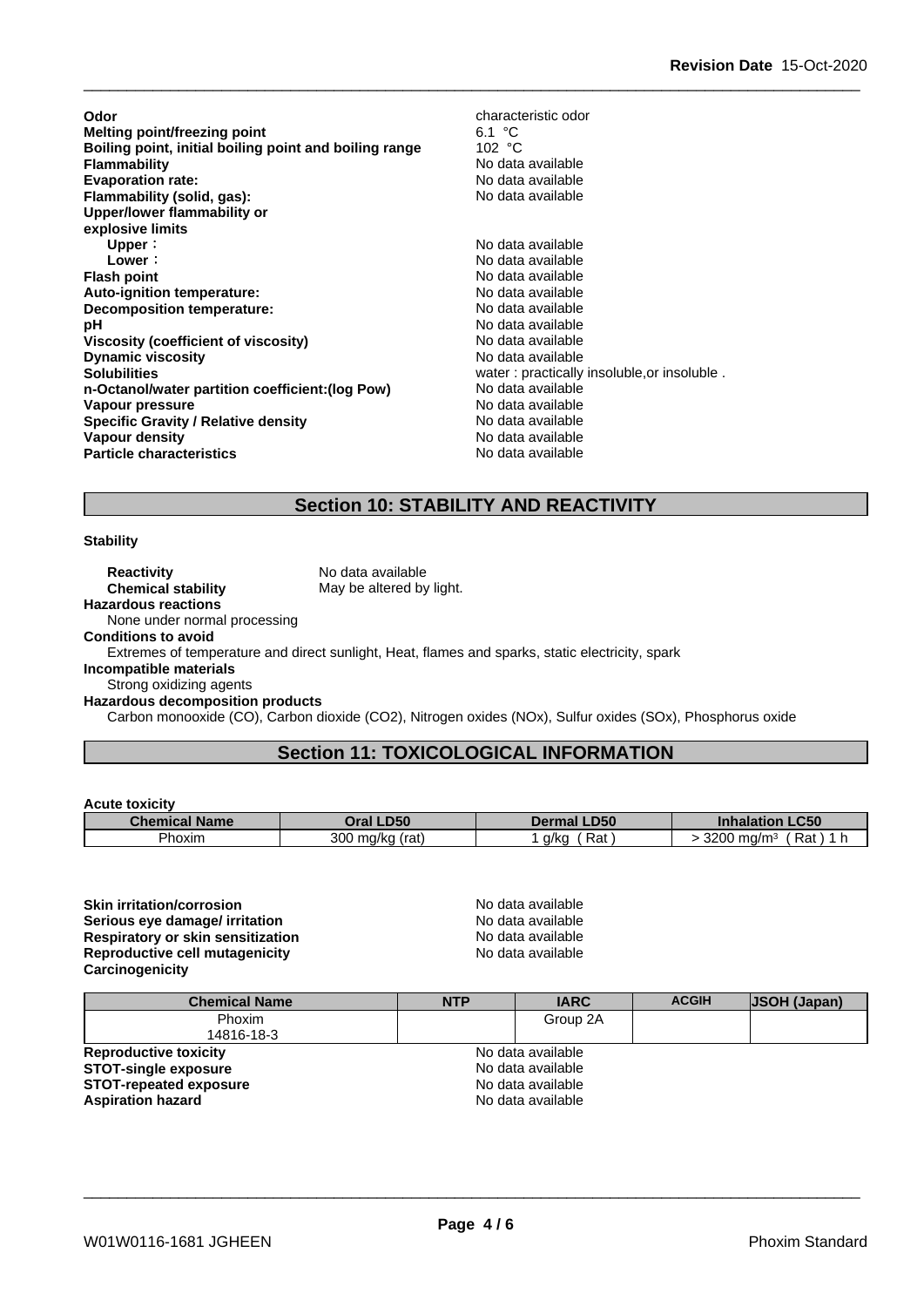## **Section 12: ECOLOGICAL INFORMATION**

## **Ecotoxicity**

| <b>Chemical Name</b>                 | Algae/aguatic plants                  | <b>Fish</b>              | Crustacea              |  |
|--------------------------------------|---------------------------------------|--------------------------|------------------------|--|
| <b>Phoxim</b>                        | N/A                                   | N/A                      | EC50: 0.00081 mg/L 48h |  |
| Other data                           | No data available                     |                          |                        |  |
| <b>Persistence and degradability</b> | Degree of decomposition : $3%$ by BOD |                          |                        |  |
| <b>Bioaccumulative potential</b>     | No information available              |                          |                        |  |
| <b>Mobility in soil</b>              |                                       | No information available |                        |  |
| Hazard to the ozone layer            | No information available              |                          |                        |  |

## **Section 13: DISPOSAL CONSIDERATIONS**

## **Waste from residues**

Disposal should be in accordance with applicable regional, national and local laws and regulations. **Contaminated container and contaminated packaging**

Disposal should be in accordance with applicable regional, national and local laws and regulations.

## **Section 14: TRANSPORT INFORMATION**

| <b>ADR/RID</b>                                                 |                                        |
|----------------------------------------------------------------|----------------------------------------|
| UN number                                                      | <b>UN2810</b>                          |
| Proper shipping name:                                          | Toxic liquid, organic, n.o.s. (Phoxim) |
| <b>UN classfication</b>                                        | 6.1                                    |
| <b>Subsidiary hazard class</b>                                 |                                        |
| Packing group                                                  | Ш                                      |
| <b>Marine pollutant</b>                                        | Yes                                    |
| <b>IMDG</b>                                                    |                                        |
| <b>UN number</b>                                               | UN2810                                 |
| Proper shipping name:                                          | Toxic liquid, organic, n.o.s. (Phoxim) |
| <b>UN classfication</b>                                        | 6.1                                    |
| <b>Subsidiary hazard class</b>                                 |                                        |
| Packing group                                                  | Ш                                      |
| <b>Marine pollutant (Sea)</b>                                  | Yes                                    |
| <b>Transport in bulk according to</b> No information available |                                        |
| Annex II of MARPOL 73/78 and                                   |                                        |
| the IBC Code                                                   |                                        |
| <b>IATA</b>                                                    |                                        |
| UN number                                                      | <b>UN2810</b>                          |
| Proper shipping name:                                          | Toxic liquid, organic, n.o.s. (Phoxim) |
| <b>UN classfication</b>                                        | 6.1                                    |
| <b>Subsidiary hazard class</b>                                 |                                        |
| Packing group                                                  | Ш                                      |
| <b>Environmentally Hazardous</b><br><b>Substance</b>           | Yes                                    |

## **Section 15: REGULATORY INFORMATION**

| <b>International Inventories</b><br><b>EINECS/ELINCS</b><br><b>TSCA</b> | -<br>-                                               |
|-------------------------------------------------------------------------|------------------------------------------------------|
| Japanese regulations<br><b>Fire Service Act</b>                         | Category IV, Class III petroleums, dangerous grade 3 |